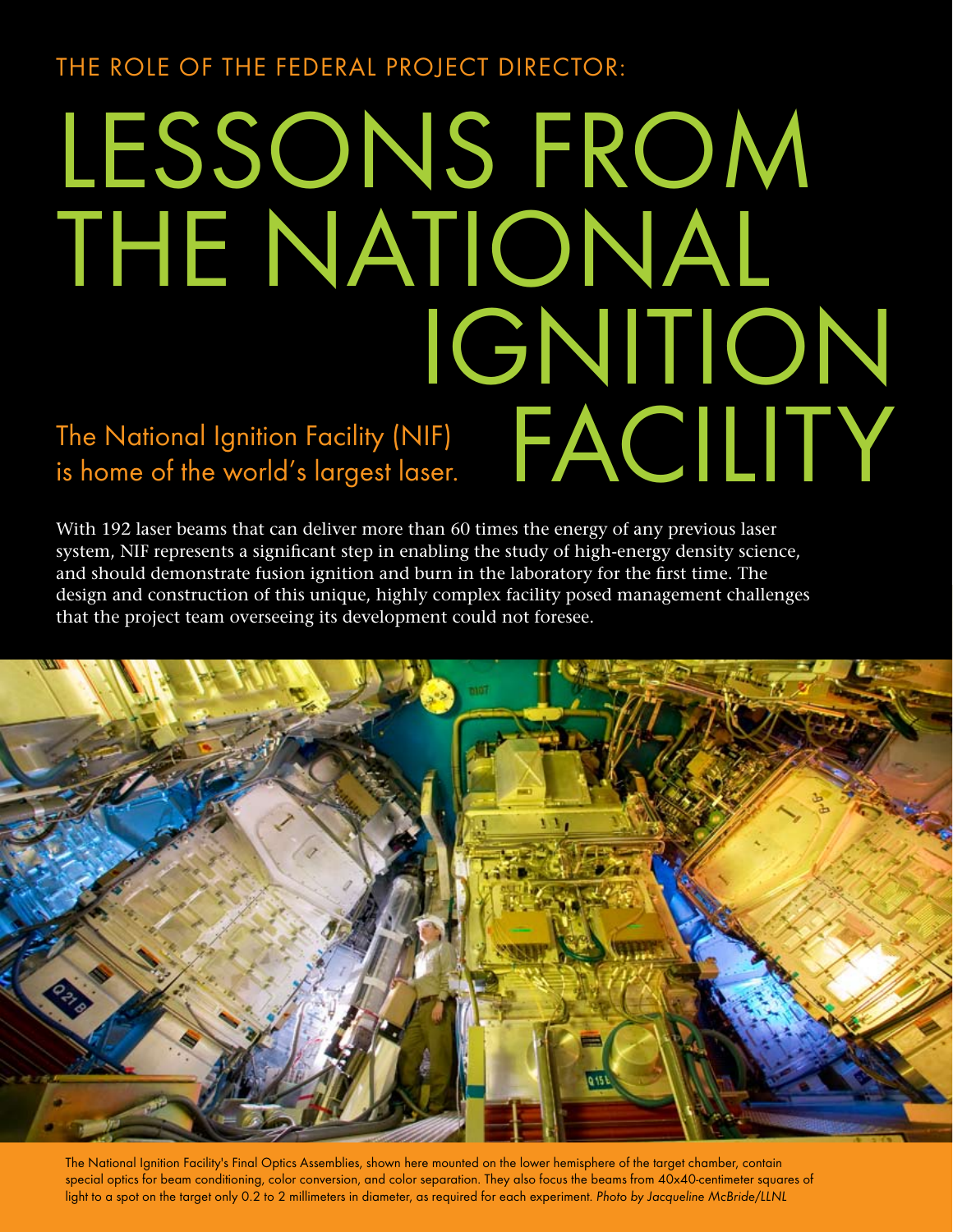## A One-of-a-Kind Facility

The Department of Energy (DOE) formally broke ground on NIF at the Lawrence Livermore National Laboratories (LLNL) in May 1997. The federal government utilized a lean management structure for NIF, relying on a small core team of civil servants to oversee a contractor organization of hundreds. DOE chose to implement this project through one of its existing Management and Operating (M&O) contracts—broad agreements that provide the government with access to the capabilities of its national laboratories.

NIF, a ten-story building the length of three football fields, actually consists of three connected buildings: the Optics Assembly Building, the Laser and Target Area Building, and the Diagnostics Building. In the Optics Assembly Building, assembly of precision-engineered laser components takes place under Class 100 clean room conditions. The Laser and Target Area Building houses the 192 laser beams in two identical bays. Large mirrors direct the laser beams into a target bay, where they are focused to the center of a tenmeter-diameter target chamber. The cleanliness inside the beam enclosures typically exceeds that of a semiconductor or pharmaceutical manufacturing plant.

LLNL had built several complex laser systems prior to NIF, but nothing approaching its size and scope. "When you do work planning and estimating for something where there isn't a direct comparison that provides you the basis for a parametric estimate, you go with what you understand," said Scott Samuelson, who began working on the project in the mid-1990s. "All the prior laser systems at the lab were put together one beamline at a time by trained technicians who worked for the lab. Our initial thinking assumed we'd use the in-house (workforce) and they'd put it together just like the previous systems."

The challenge proved greater than expected. "As we got closer to having to start the assembly of the beam path infrastructure—as the building was getting finished on the inside and you could start to get a physical feel for the scale of the laser system and the components we would be assembling, and the challenge of doing that work in a clean environment—I thought, 'You know, I don't think we can do it the way the previous systems were built, I don't see how those techniques and people can successfully put this thing together." Samuelson, then acting as field director for the project, agreed with LLNL management that a new look at the original plan for building the laser system should be conducted.



Construction workers install equipment inside the 10-meter diameter target chamber at the National Ignition Facility. The chamber, a sphere 10 meters in diameter, was assembled from ten-centimeter-thick aluminum panels which were preformed and then welded in place. It is covered with 0.3 meters of concrete which has been injected with boron to absorb neutrons from the fusion reaction. The target chamber is filled with holes that are needed to permit the laser beams to enter the chamber and to provide viewing ports for all of the diagnostics.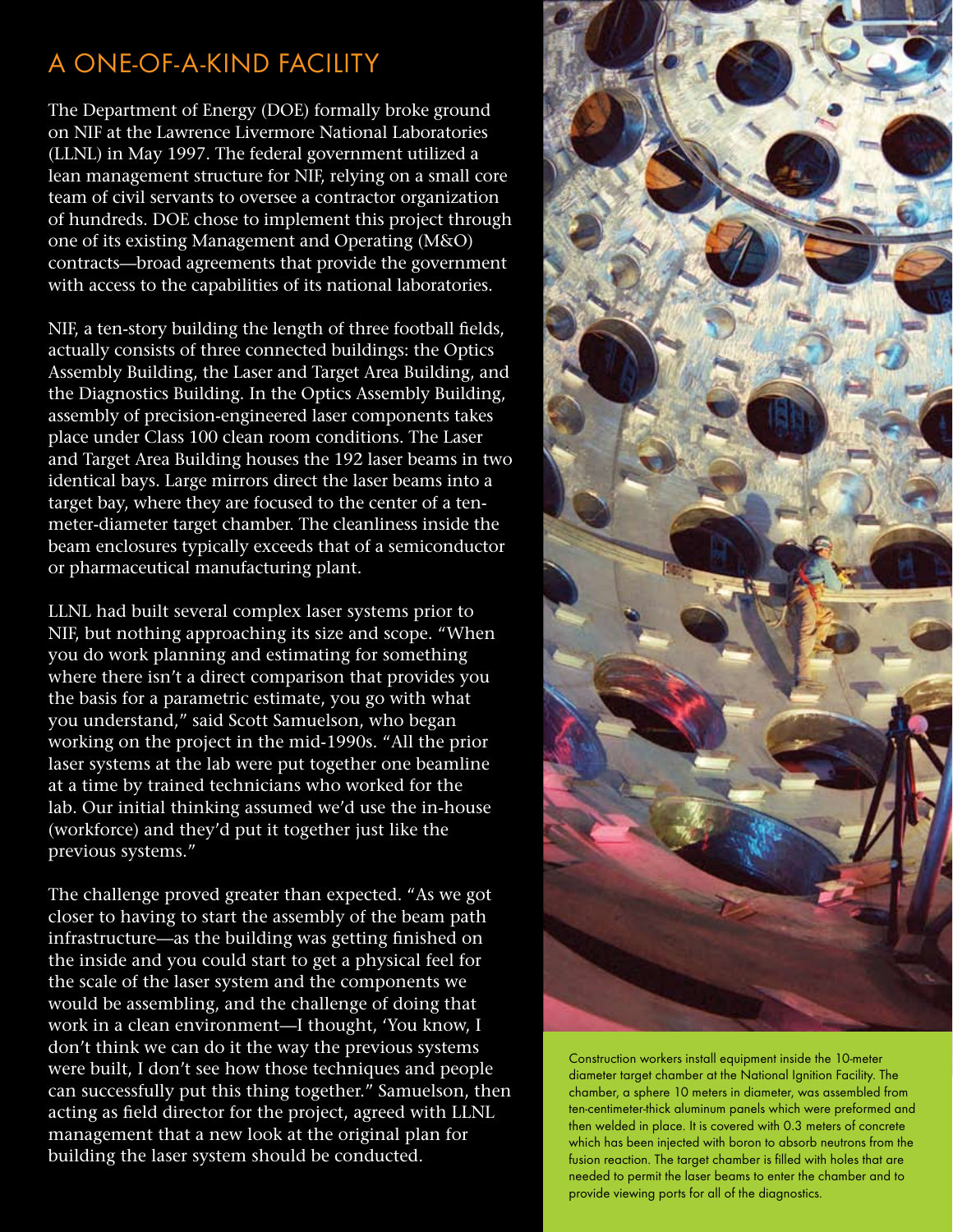### Resetting the Baseline

In 1999, one of the largest cranes in the world lifted NIF's 10-meter-diameter target chamber into the target bay in a dramatic event attended by Secretary of Energy Bill Richardson. Shortly after the event, the project team came forward with an estimate to complete that identified deficiencies in the existing project planning, and projected schedule delays and several hundred million dollars of cost overruns. When this came to light, Secretary Richardson issued a forceful press release setting out a six-step approach for addressing NIF's cost and schedule problems. "These are project management issues, and we will get ahead of these problems and turn them around with aggressive and tighter management action from this department," Richardson wrote. This action plan led to management changes at LLNL, increased and more focused oversight from DOE, and reviews by a Secretarial NIF Task Force as well as the General Accounting Office.

The reviews resulted in significant revisions to the project's baseline cost and schedule. "Basically what happened is the project just didn't understand how hard the job of building that ship in the bottle and keeping it as clean as it needed to be inside while we were doing it would be," Samuelson said. "The work scope was there, but the effort associated with that work scope was underestimated."

Samuelson attributed the cost estimation errors to the lack of a model that could offer a meaningful basis for comparison. "The lab did their best



estimate. We had external reviewers come in, we had independent cost estimators come in, but in the end, they could only look at what they understood, they had to take our word for the things they simply had no experience with. As a result, the estimates for the 'conventional' parts of the facility were pretty much right on, but our existing management systems never gave us a good independent estimate of the 'first-of-a-kind' portion of the project. That's where you end up when you're doing something that nobody's ever done before. The real lesson to me is that we proved one more time that the old RAND study on mega-projects was right: on these highly complex, one-of-a-kind projects, you make your best estimate of what it's going to cost and then double it. Don't plan on spending the extra, just sit on it until you find out what you didn't know and understand what you really need it for. "

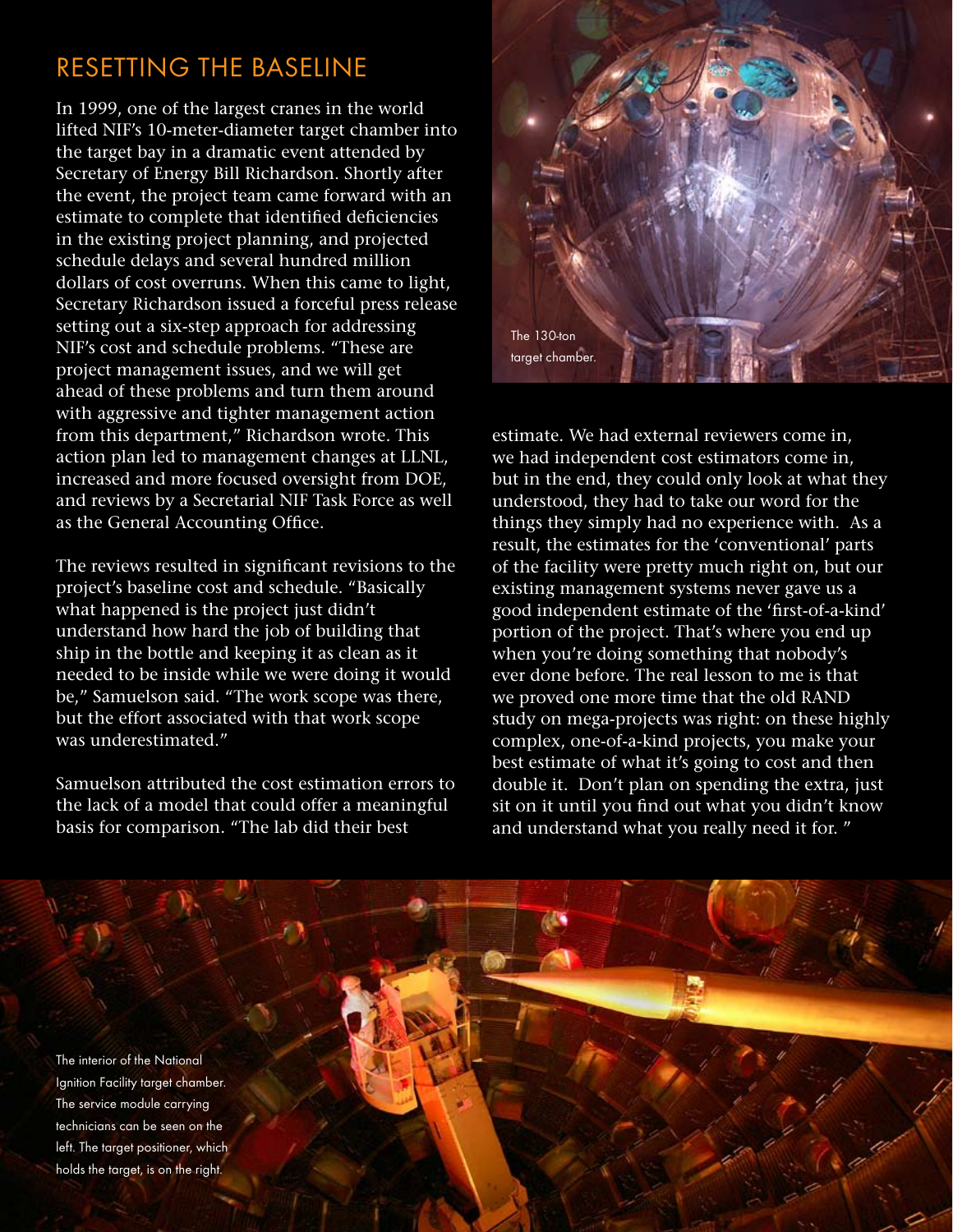

Composite photo shows all three floors of the National Ignition Facility's 264,000-pound, 10-meter diameter target chamber at Lawrence Livermore National Laboratory. Diagnostic instruments will be attached to the round hatches. Photo montage by Jacqueline McBride/LLNL

# After the Shakeup

The multiple reviews led to changes in the management approach. "It changed a lot of things," said Samuelson. "It redefined a lot of management relations. It certainly redefined the teams that were working on the project, and the way we were using the suite of project management tools and techniques that we had available to  $\text{us}$ ."

Managers tightened the scope of the project. "We took the opportunity to review our project completion criteria and scrubbed them very carefully. We made some small changes based on input from the scientific community and incorporated them through the change control process. The final product was included in the project execution plan so there wouldn't be any doubt what we were signed up for; it never changed after that."

The management chain on the federal side shortened. "Back when this started, you had a program manager in Washington, and you had a project manager in Washington who was part of another organization, and they had no real contractual authority to direct the people at the M&O contractor doing the work. All of that came down a separate line through what was then the Operations Office Manager to one of his Assistant Managers, and then eventually to the guy out in the field, which was the job I held back then. It made for a pretty difficult situation when you needed to reach the person where all of those lines came together," said Samuelson.

The reviews led to the creation of the Office of the NIF Project, whose Director reported to the Assistant Secretary for Defense Programs. "Anytime you do anything that's this big and this hard, I think that's what you ought to do. You need to focus on the project. You can't have other priorities. You can't have distractions from other places. The person you're reporting to must be able to make decisions and allocate resources consistent with the Department's commitment to the success of the project. "

For the next two or three years, the project continued with an Office Director in Washington, D.C., and a Deputy who served as the Field Director onsite at NIF. There was more formality than in the past in the use of external review groups as well as more rigor in reporting. The changes in the project management approach and tools made a difference.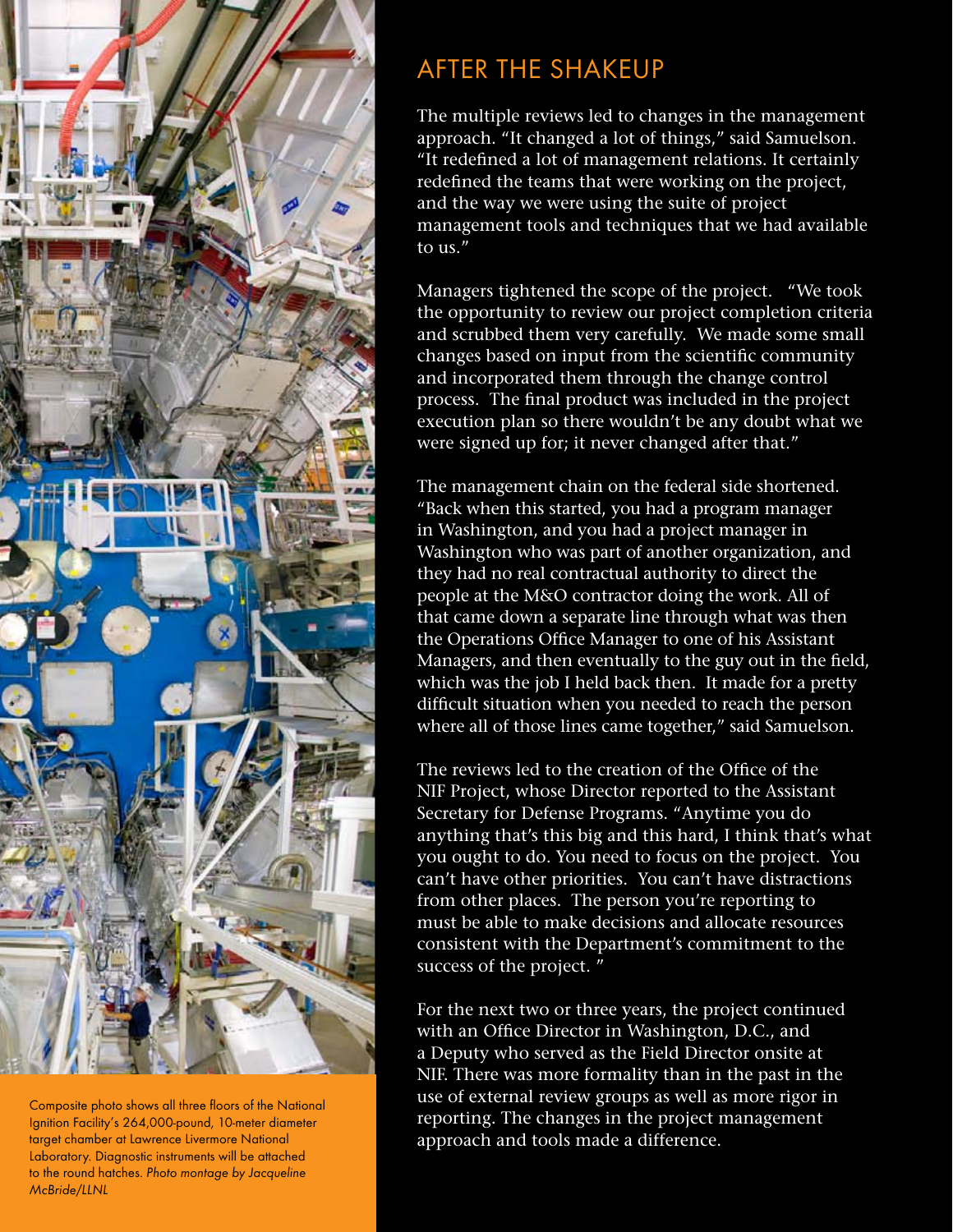"In the earlier time period, we were using an Earned Value Management-*like* system, not a real Earned Value Management system, because a full EVMS wasn't required in those days. We probably had a little less insight into future performance based on what we had observed under that old system than we did later in the project, but we thought it was adequate at the time." he said.

He also noted the forecasting limitations of project management tools. "Earned Value Management is a great tool, but for better or for worse, it measures past performance against your plan. You can use that information to project what may happen in the future against that plan, but what we identified that led to the revised estimate to complete (prior to the 1999-2000 re-baseline) wouldn't have been identified until later through an EVMS. We were performing against the plan, the problem was that the plan was under-scoped going forward, but what we'd done so far was not an indication of that. It was just a matter of looking at the work ahead and saying, 'It's not going to happen that way.'"

The project also made greater use of external reviews than it had in the past. "We really ran the reviews using the model the Office of Science uses. Dan Lehman has run reviews on their projects for years, and he has a pretty specific formula for how you conduct them. We would have a group of very experienced people who'd come in and turn us inside-out, and tell us what they thought, ask us what we thought, and then they would leave us with their opinions," Samuelson said. "I'd say 99 percent of the time, we took care of what they told us, It was almost completely embraced, and it paid a lot of dividends over the years."

#### The Role of the Federal PROJECT DIRECTOR

After the retirement of Director of the Office of the NIF Project, Samuelson and others rotated responsibilities for a time. In 2004, DOE established the Federal Project Director (FPD) designation, and began the process of certifying Samuelson to fill the new position for NIF.

One of the biggest differences that having a FPD made was focusing contact between the government and its contractor. "The project organization got even tighter, and there was increased emphasis on the importance of providing direction via the contract. It made it a lot easier to keep straight what the government was officially saying to the contractor with regard to the project. The contractor knew that while program managers and other senior managers in HQ made decisions and communicated directly with them, project



With the commissioning and operation of the National Ignition Facility, Lawrence Livermore National Laboratory is once again home to the world's largest laser. Providing more than 50 times the energy of other operational lasers, NIF is a critical resource for stockpile stewardship, energy security, and scientific innovation. Photo by Jacqueline McBride/LLNL